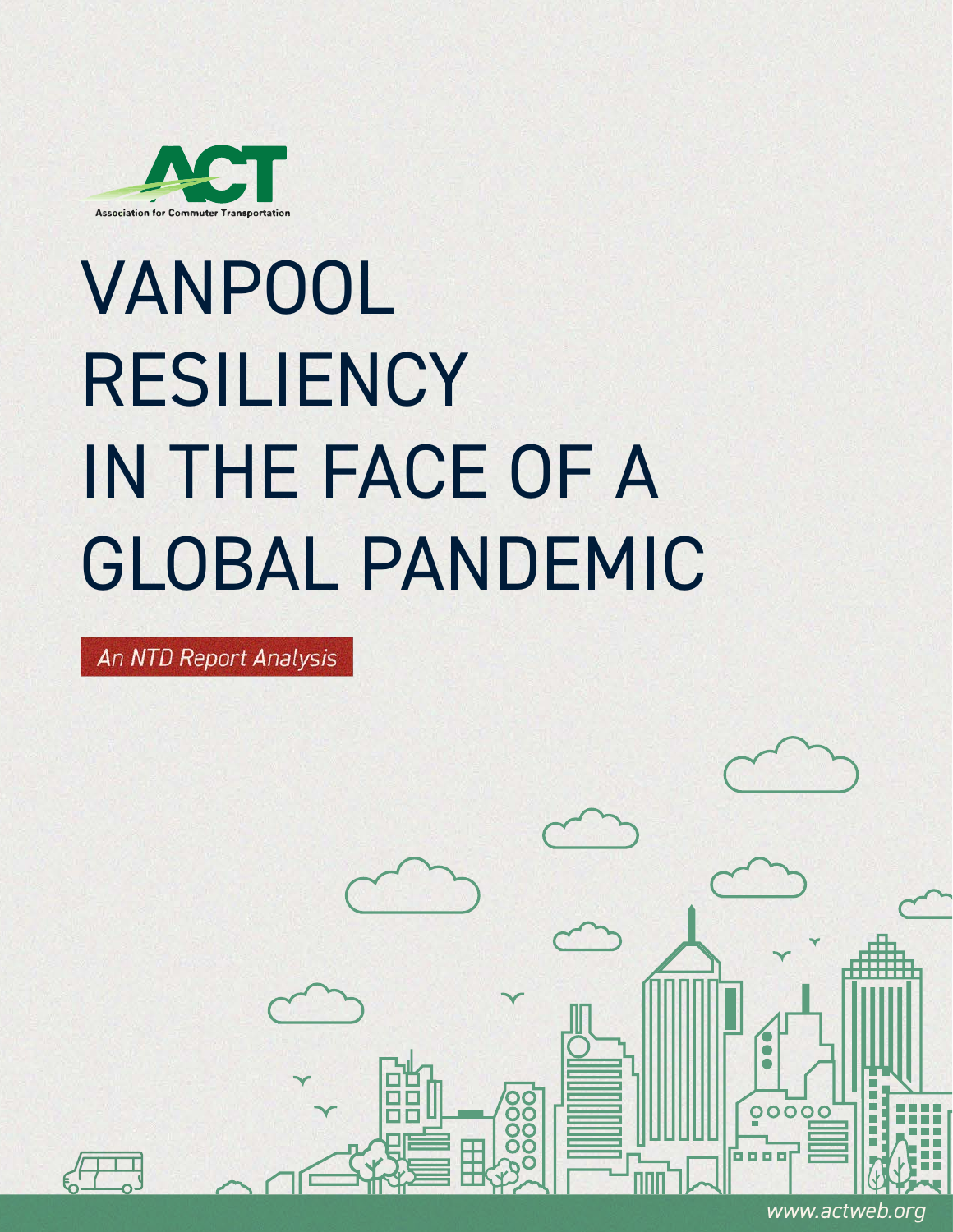Late in 2021, the Federal Transit Administration's Office of Budget and Policy released the National Transit Database National Transit Summaries and Trends for 2020 - the year the COVID-19 Pandemic started, which resulted in many employers and millions of commuters making the shift to working from home. The report reviews a plethora of transit performance metrics, helpfully reviewing each one by mode. The ACT Vanpool Council worked together to review and consolidate key insights about vanpool as an outstanding performer among the measured transit modes. This document highlights the value of vanpooling and its resiliency during the pandemic.



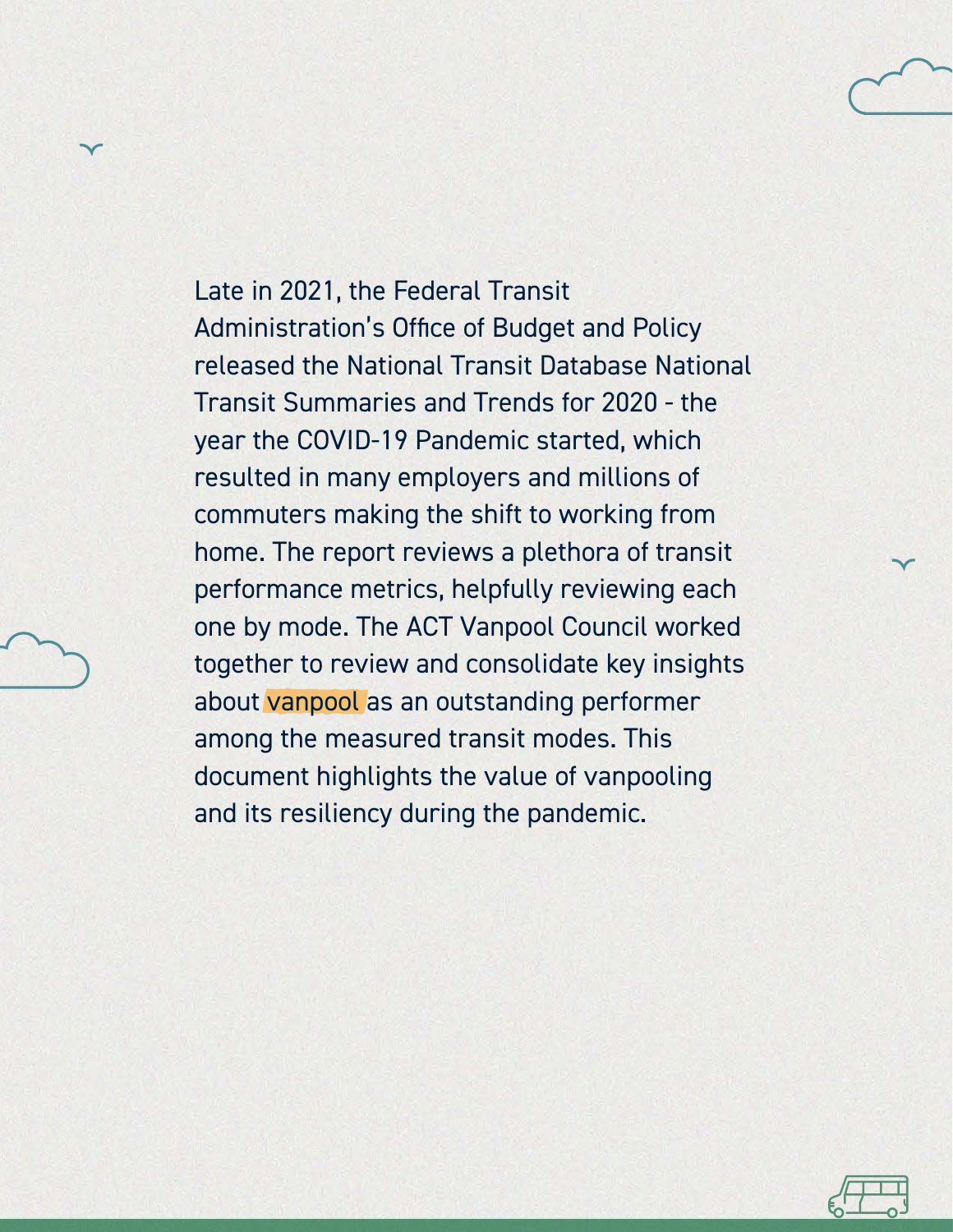## VANPOOL KEPT ALMOST 90% OF ITS RIDERSHIP HIGHEST RETENTIO OF ANY TRANSPORTATION MODE IN 2020,





"We may be a small group but we are doing our part to